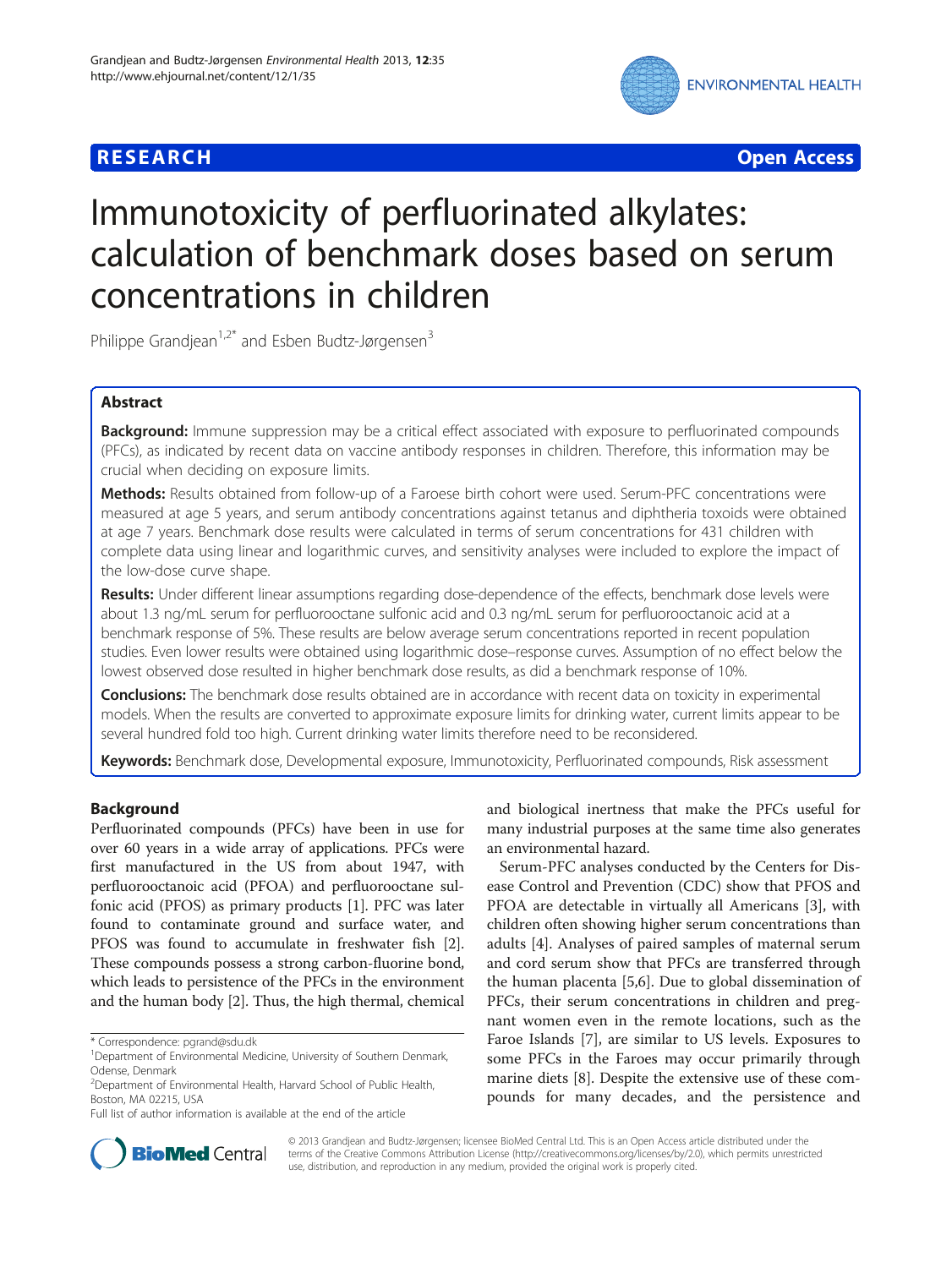cumulative properties of the PFCs, the toxicology data base is still incomplete and has allowed only preliminary risk assessments so far.

Using animal toxicity data, calculations of benchmark dose levels (BMDLs) have been carried out for a 10% deviation relative to control values (i.e., a Benchmark Response or BMR of 10%); they resulted in serum concentrations of 23 mg/L and 35 mg/L for PFOA and PFOS, respectively [9-11]. Toxicokinetic modeling and standard assumptions about water intake then allow derivation of acceptable drinking water levels [11,12]. So far, the U.S. Environmental Protection Agency (EPA) has issued a draft risk assessment of PFOA in 2005, but no final version has yet been published, nor has a Reference Dose (RfD) been defined. However, the EPA has issued provisional health advisories of 0.4 μg/L (400 ng/L) for PFOA and 0.2 μg/L (200 ng/L) for PFOS in drinking water [13]. Similarly, the Agency for Toxic Substances and Disease Registry concluded in its draft toxicological profile in 2009 that there was insufficient evidence at the time to develop a minimal risk level [1]. For chronic exposure, state authorities have issued limits for PFC concentrations in drinking the water, e.g., in Minnesota [14], where the limit for both PFOS and PFOA is 0.3 μg/L (300 ng/L). The limits were based on PFOS effects on the liver and thyroid, and PFOA effects on the liver, fetal development, reduction in red blood cell numbers, and immune system changes in experimental studies [11]. A lower guidance limit of 0.04  $\mu$ g/L (40 ng/L) has been determined for PFOA by the state of New Jersey [15]. Other agencies, such as the European Food Safety Authority [16] have recommended similar exposure limits that relied on the same toxicology data while using different default assumptions.

PFC toxicity in animal models at first suggested the liver as a main target organ, but so far chronic toxicity data only in the rat have been published [1,12,17,18]. However, recent evidence suggests that toxicology outcomes used in derivation of exposure limits may not represent the most sensitive endpoints. Thus, interference with mammary gland development in mice with developmental exposure seems to occur at low exposures; benchmark dose calculations using a variety of models showed that a 10% BMR corresponded to a serum-based BMDL for PFOA of 23– 25 μg/L (or ng/mL) [12,17]. This BMDL differs by a factor of 1,000 from the previously mentioned BMDL based on liver toxicity (i.e., 23 mg/L or 23,000 μg/L). Thus, current limits for PFOA in drinking water based on the latter value may not be as protective as intended, despite the use of uncertainty factors.

Likewise, immunotoxicity of PFCs has been demonstrated in rodent models, avian models, reptilian models, and mammalian and nonmammalian wildlife [19]. For example, in a commonly used mouse model, PFOA effects include decreased spleen and thymus weights, decreased

thymocyte and splenocyte counts, decreased immunoglobulin response, and changes in specific populations of lymphocytes in the spleen and thymus. Reduced survival after influenza infection has also been reported as an apparent effect of PFOS exposure in mice [20]. Another study found that the lowest observed effect level (LOEL) for males corresponded to an average serum-PFOS concentration of 92 ng/g (about 94 μg/L), though 7-fold higher in females [21]. The LOEL serum concentration in males is similar to typical levels found in serum samples from subjects exposed to contaminated drinking water [22].

Given the concern about immunotoxicity as a possible critical effect [19] and the possibility of developmental toxicity [23], studies in child populations have recently focused on antibody responses to childhood immunizations as a clinically relevant parameter that reflects major immune system functions [24]. The subjects have all received the same doses of vaccine antigens at the same ages and can then be examined at similar ages, i.e., similar intervals after the most recent vaccination [25]. Our studies focused on the fishing community of the Faroe Islands [8], and these prospective population data [7] seem appropriate for calculating benchmark doses as a contribution to future risk assessments.

While benchmark dose calculations from toxicology data are fairly straightforward, using epidemiological studies can be more complicated due to the need for covariate adjustments [26]. In addition, decisions on dose–response models may be crucial, as a null exposure group is usually not available, thus requiring extrapolations beyond the exposure interval observed.

# **Methods**

A birth cohort in the Faroe Islands was recruited and consisted of 656 consecutive singleton births from late 1997 to early 2000. Prospective follow-up included 587 cohort members participated in one or both examinations at ages 5 and 7 years [7], of whom 460 participated on both examinations, and complete data with serum analyses were obtained for 431. As exposure indicator, we used the PFC concentrations in the child's serum obtained at the clinical examination at age 5 years. The outcomes were the specific antibody concentrations against tetanus and diphtheria toxoids in serum at age 7 years. Of the PFCs, PFOS and PFOA showed the highest concentrations (Table 1), similar to levels reported from the US [3]. We also measured maternal pregnancy serum PFC concentrations, which showed strong negative correlations with antibody concentrations at age 5 years. However, we chose to focus on the PFCs in the child's serum at age 5 and their uniformly negative associations with antibody levels at age 7, as these data apparently represented the greatest sensitivity to PFC exposure so far documented and were not confounded by exposures to other environmental chemicals. The dependence of the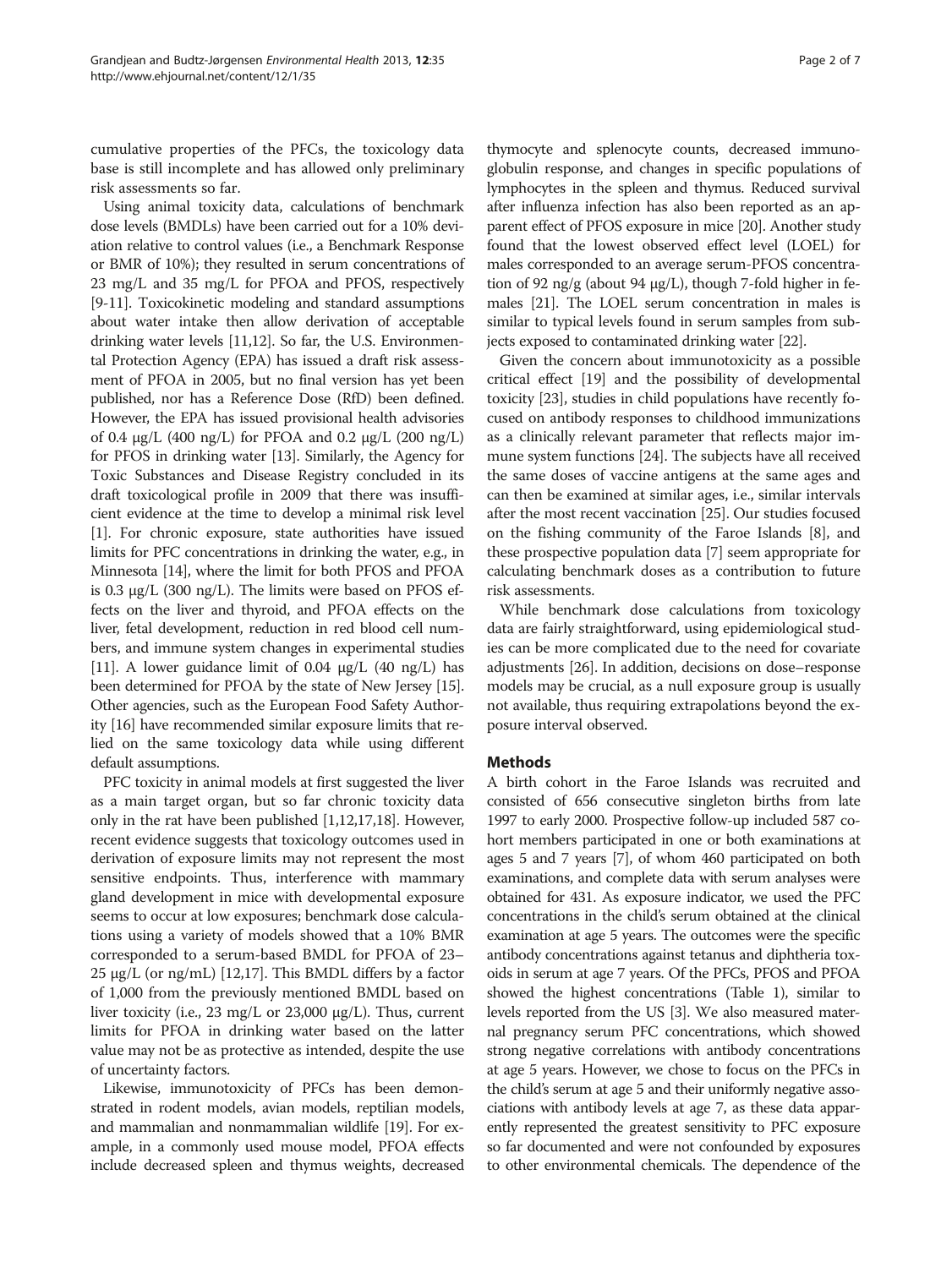Table 1 Characteristics of 431 Faroese birth cohort members with complete data from examinations at ages 5 and 7 years

| Variable                                                   | Result               |
|------------------------------------------------------------|----------------------|
| Girl, n (%)                                                | 223 (48.5)           |
| Birth weight, mean (SD) g                                  | 3724 (505)           |
| Birth weight $\leq$ 2500 g, n (%)                          | 3(0.7)               |
| Age at 5-year examnination, mean (SD) years                | 5.0(0.1)             |
| Age at 7-year examination, mean (SD) years                 | 7.5(0.1)             |
| Serum-PFOS concentration at age 5, ng/mL <sup>a</sup>      | 17.3 (14.1; 21.3)    |
| Serum-PFOA concentration at age 5, ng/mL <sup>ª</sup>      | 4.06 (3.33; 4.95)    |
| Anti-tetanus concentration at age 7, IU/mL <sup>a</sup>    | 1.80 (0.75; 4.60)    |
| Anti-diphtheria concentration at age 7, IU/mL <sup>a</sup> | $0.80$ $(0.40:1.60)$ |

a Median (interquartile range).

antibody concentrations on PFC exposures was determined by generalized additive models [27]. Written maternal consent was obtained, and the protocol was approved by the ethical review committee at the Faroe Islands and by the review board at the US institution.

## Benchmark calculations

The data were analyzed as continuous variables in SAS version 9.2. Although a clinical cut-off level exists for antibody concentrations that represent long-term protection, this limit is somewhat arbitrary, and transformation of the continuous data to a dichotomous variable results in a loss of information.

Benchmark calculations were therefore based on regression models with antibody concentrations as dependent variables while PFC-concentrations were included as independent variables along with potential confounders sex, age and booster type at age 5 [7]. To achieve normally distributed residuals, antibody concentrations were logtransformed. Thus, we based models on the formula

$$
log(antibody) = \alpha_0 + \alpha_1 \times sex + \alpha_2 \times age + \alpha_3
$$
  
 
$$
\times bosster type + f(d) + \varepsilon,
$$

where d is the PFC concentration (PFOS or PFOA) measured at 5 years and f is the dose–response function satisfying  $f(0) = 0$ . We modeled the PFC-effect using a linear-dose response function  $[f(d) = \beta \times d]$ , a logarithmic model  $[f(d) = \beta \times \log(d + 1)]$  and the so-called K-power model  $[f(d) = \beta \times d^{K}, K > 1]$ . As the dose–response relationship at low doses may differ from the one at higher doses, we also used a piecewise linear model, which allowed for a difference in slopes at the median exposure. Calculations were carried out for PFOS and PFOA separately. Given their close correlations, it was not possible to include mutual adjustment in the models.

The BMD is the dose which reduces the outcome by a certain percentage (BMR) compared to unexposed controls

[28,29]. Several different BMR values have been used in the past, and lower BMR levels are known to result in decreased BMD results, in part because the uncertainty increases [26]. By convention, a 10% BMR is often used for experimental toxicology data [28,29]. On the other hand, a decreased antibody response to vaccinations must be regarded as an important adverse effect, thus supporting the selection of a lower BMR. Thus, in human studies, a BMR of 5% is often chosen [29]. We therefore calculated BMD results for BMR values of 5% and 10%. An advantage of a log-transformed response is that BMD can be estimated independently of the confounders as the dose where the dose–response function is equal to log(1-BMR), i.e., the BMD, will satisfy the equation  $f(BMD) = log(1-BMR)$ .

As the main result of the calculations, the benchmark dose level (BMDL) is defined as the lower one-sided 95% confidence limit of the BMD. In the dose–response models with linear parameters (linear, log and piecewise linear models), the derivation of closed form expressions for the BMDL is straight forward [30]. Based on the estimated uncertainty in the parameter estimates, the lower confidence limit of the dose-effect function [f(d)] can be determined. The BMDL is given as the dose where this confidence limit is equal to log(1-BMR). For non-linear models, the BMDL was calculated using the (iterative) profile likelihood method. The fit of the models was based on minus two times the log-maximum likelihood function  $(-2 \log(L))$ , where a smaller value indicates a better fit. The low dose fit was measured by calculating -2log(L) based on children with exposures in the lowest quartile.

As a consequence of the relatively steep dose–response relationships, the BMDs were sometimes lower than the minimum observed exposure, and some results therefore depended on a part of the dose–response curve, for which the data does not hold any information. As a sensitivity analysis, we therefore developed a low-dose threshold version of each of the dose–response models used. Each of these models was identical to the original dose–response model within the observed dose range, but with a flat dose–response slope below the lowest dose observed (Figure 1).

# Results

Descriptive results are shown in Table 1. Children who participated in one clinical examination, but not the other, did not seem to differ in terms of exposure levels and antibody concentrations from those cohort subjects who participated in both examinations.

Generally, the log model yielded lower BMDs, but only for the PFOS did these results provide a (marginally) better fit than the linear slope (Table 2). The model-dependence was similar for tetanus and diphtheria antibody concentrations as outcome variables. When using the linear slope and a BMR of 5%, the BMDL was about 1.3 ng/mL and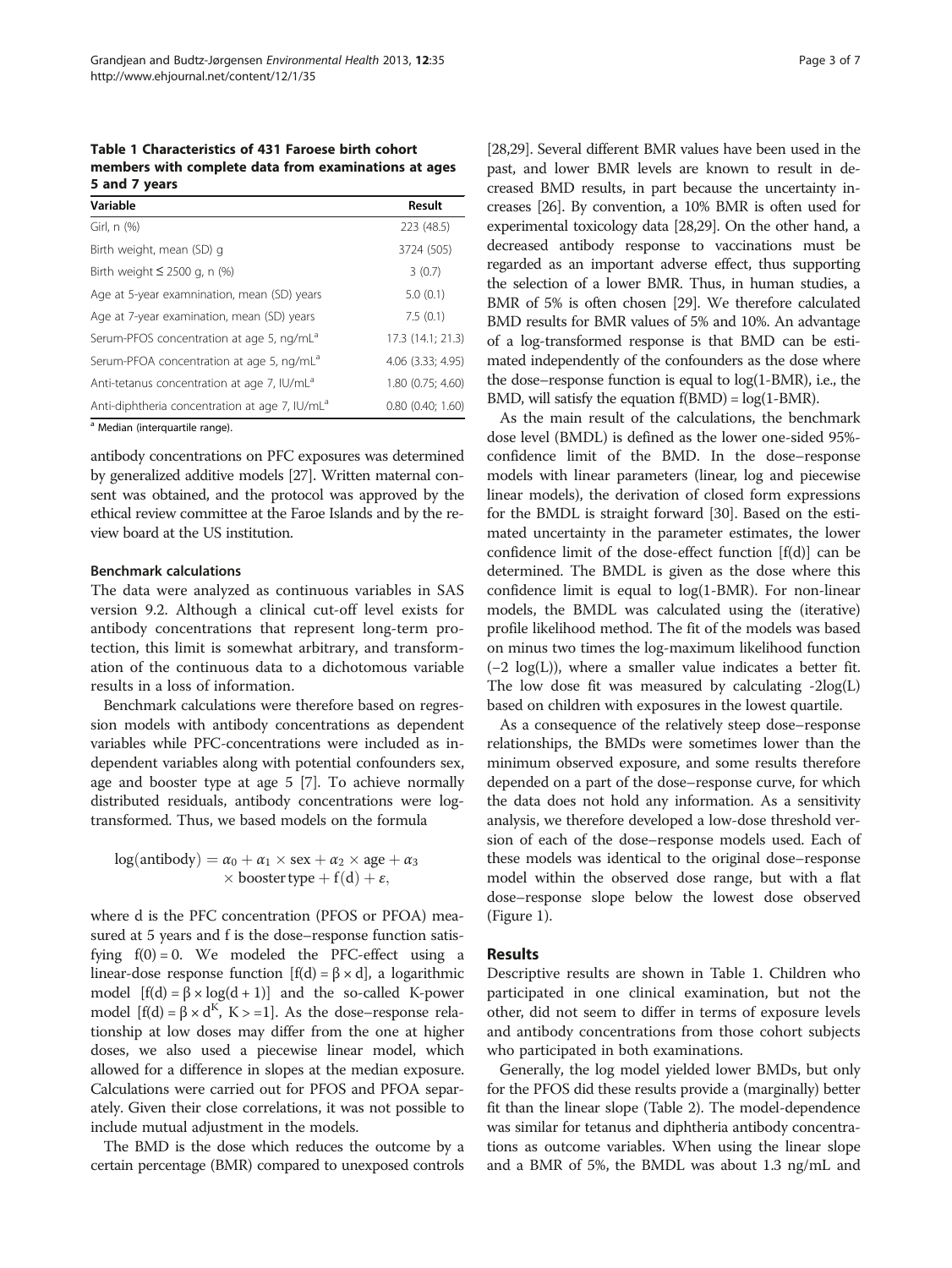

0.3 ng/mL for PFOS and PFOA, respectively. The piecewise linear curve showed BMDL results about half the level of the linear dose–response curve, while the logarithmic curve showed even lower results. In the K-power model, the power parameter was estimated to one, and this model was therefore identical to the linear model. As expected, results were higher at a BMR of 10%.

All dose–response models had normally distributed residuals with a homogeneous scatter. The piecewise linear generally had the closest fit, but it was not significantly better than the alternative models. For the association between PFOS and the diphtheria antibody concentration, Figure 1 illustrates the agreement between the different models within the observed data range. The linear function is less steep at the low doses, which explains why this model yields higher benchmark results.

Using the low-dose threshold models with a flat dose– response below the lowest observed exposure levels, the BMDL results for the linear curve were about 5-fold higher than for the non-threshold curve (Table 3). The low-dose threshold results for both the piecewise and the logarithmic curves approximated those obtained using a linear slope.

# **Discussion**

The present report presents the first benchmark dose results for human PFC exposure. It relies on serum-PFC measurements at age 5, and serum concentrations of specific antibodies two years later as clinically relevant measures of immune functions. The size and homogeneity of the study population and the high participation rate are major strengths [7]. The associations that appeared the strongest were selected for BMD calculations. Although this selection was not based on an *a priori* hypothesis and therefore could result in bias, structural equation model analyses suggest that the overall effects of PFCs on antibodies were stronger than most individual effects [7]. Concomitant exposure to PCBs did not cause any important confounding. We included age and sex as covariates, but they affected the results to a negligible degree only.

However, a weakness is the close correlation between PFOA and PFOS, which makes mutual PFC adjustment difficult. Structural equation models suggest that the joint effects of major PFCs were stronger than those that could be ascribed to single compounds [7], and it is therefore possible that each of the major PFCs contribute to the effects. Given the strong experimental support for immunotoxicity of both PFOA and PFOS [19], the BMD levels would seem to provide approximate levels of concern for human exposures.

The choice of dose–response models is known to result in different BMD results from epidemiological studies, where unexposed controls are often missing [26]. In the absence of prior knowledge regarding the shape of the curve, we used two common curve shapes (linear and logarithmic) to explore the dependence of the data on these two assumptions. The two curves fit the data equally well, and no statistical justification is therefore available for choosing one set of results above the others. The linear curve is often used as a default, and we therefore further examined a model with a piecewise linear shape and one with a flat slope below the lowest observed level of exposure. For each of the two PFCs, these sensitivity analyses showed that the BMDL results remained low. As anticipated, the 5% BMR results in BMDL values somewhat below those for 10%, but differences between the curve shapes were not smaller at an increased BMR.

The vaccine-specific antibody concentrations used in our recent study [7] are thought to represent sensitive immunotoxicity parameters. Other clinical outcome measures may be less sensitive. For example, hospitalization of 363 children up to an average age of 8 years for infectious diseases (such as middle ear infection, pneumonia, and appendicitis) was not associated with PFOS and PFOA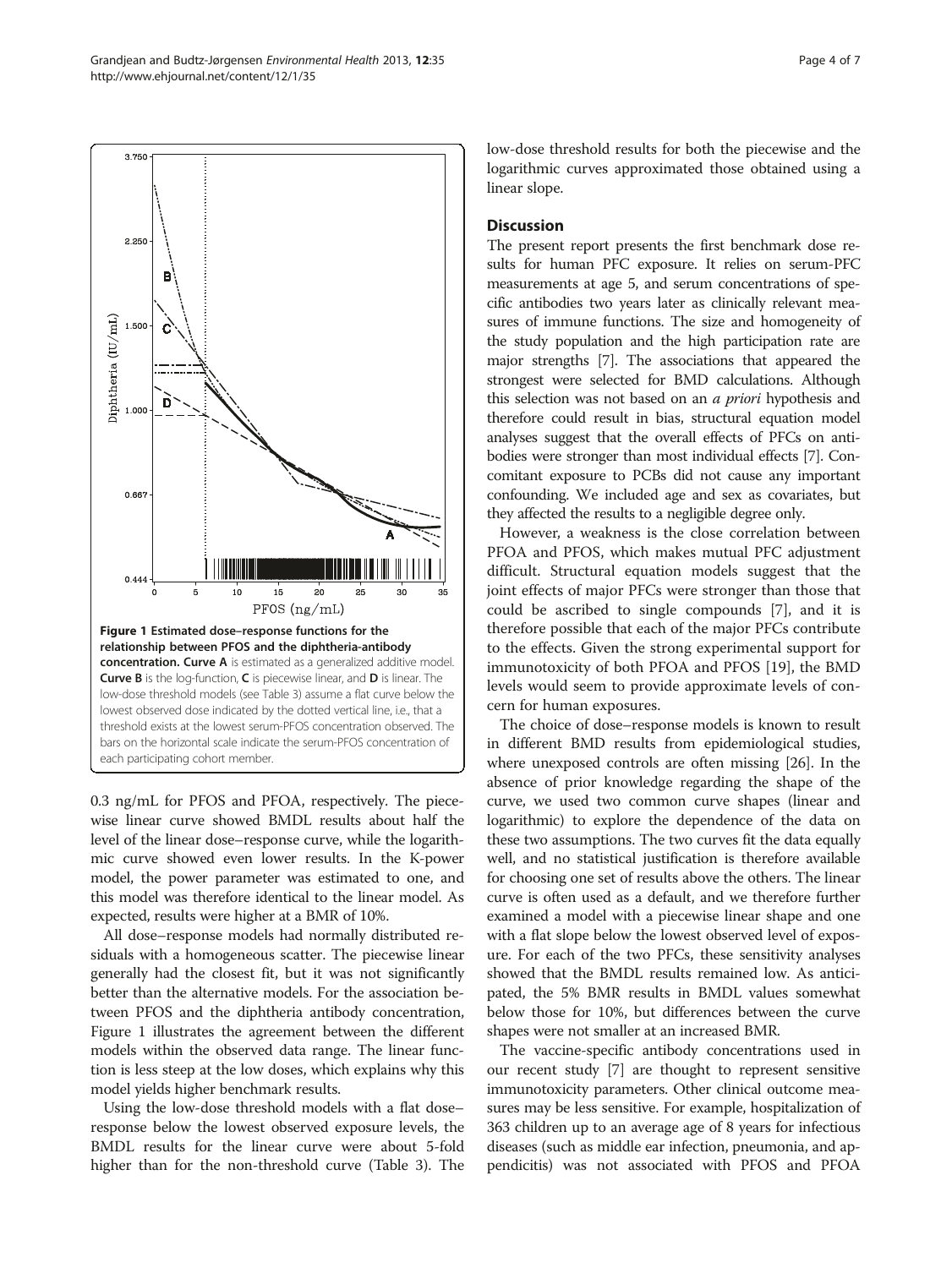| Outcome    | <b>Exposure</b> | Model*    | $BMR = 5%$ |             | $BMR = 10%$ |             | Fit $(-2log(L))$  |          |
|------------|-----------------|-----------|------------|-------------|-------------|-------------|-------------------|----------|
|            |                 |           | <b>BMD</b> | <b>BMDL</b> | <b>BMD</b>  | <b>BMDL</b> | <b>Full scale</b> | Low dose |
| Tetanus    | <b>PFOS</b>     | Linear    | 2.70       | 1.31        | 5.55        | 2.69        | 1719.81           | 313.78   |
|            |                 | Log       | 0.13       | 0.07        | 0.29        | 0.14        | 1719.30           | 313.75   |
|            |                 | Piecewise | 1.45       | 0.56        | 2.98        | 1.16        | 1719.54           | 313.54   |
|            | PFOA            | Linear    | 0.38       | 0.25        | 0.77        | 0.51        | 1712.43           | 391.53   |
|            |                 | Log       | 0.07       | 0.04        | 0.14        | 0.09        | 1712.88           | 391.63   |
|            |                 | Piecewise | 0.52       | 0.16        | 1.07        | 0.34        | 1712.33           | 391.64   |
| Diphtheria | PFOS            | Linear    | 2.30       | 1.25        | 4.72        | 2.57        | 1656.86           | 314.00   |
|            |                 | Log       | 0.11       | 0.06        | 0.24        | 0.13        | 1655.96           | 313.38   |
|            |                 | Piecewise | 0.98       | 0.49        | 2.01        | 1.01        | 1655.77           | 313.10   |
|            | PFOA            | Linear    | 0.59       | 0.33        | 1.21        | 0.68        | 1656.15           | 362.37   |
|            |                 | Log       | 0.10       | 0.06        | 0.22        | 0.12        | 1656.14           | 362.39   |
|            |                 | Piecewise | 0.48       | 0.17        | 0.99        | 0.34        | 1656.12           | 362.30   |

Table 2 Benchmark results for postnatal PFC exposure (in terms of serum concentrations in ng/mL measured at 5 years) with vaccine antibody concentrations at 7 years as the outcomes

\*K-power model was identical to the linear model.

concentrations in serum from pregnant women from the Danish National Birth Cohort [31]. Multiple social, demographic and other factors may have affected these results, and hospitalization does not seem to be a sensitive or appropriate test of the presence of immune system dysfunction. In adults exposed to PFOA through contaminated drinking water, the serum-PFOA concentration was associated with lower serum concentrations of total IgA, IgE (in females only), though not IgG [32]. Although confirmation from other human studies is therefore lacking so far, experimental studies offer support that specific immunoglobulin concentrations may be sensitive indicators of immune system dysfunctions [19].

Interaction with peroxisome proliferator-activated receptors (PPARs) may be involved in the immunotoxic mechanisms [1,19]. While human PPARα expression is significantly less than that of rodents, current evidence suggests that both PPARα-dependent and -independent

Table 3 Results of sensitivity analyses using low-dose threshold models with no effect below the lowest observed exposures

|                  |           |      | $BMR = 5%$  | $BMR = 10%$ |             |
|------------------|-----------|------|-------------|-------------|-------------|
| Outcome/Exposure | Model     | BMD  | <b>BMDL</b> | <b>BMD</b>  | <b>BMDL</b> |
| Diphtheria/PFOS  | l inear   | 8.48 | 7.43        | 10.90       | 8.75        |
|                  | Log       | 6.96 | 6.62        | 7.89        | 7.11        |
|                  | Piecewise | 7.16 | 6.67        | 8.19        | 7.19        |
| Tetanus/PFOA     | l inear   | 1.70 | 1.57        | 2.10        | 1.83        |
|                  | Log       | 1.48 | 1.43        | 1.65        | 1.53        |
|                  | Piecewise | 1.85 | 1.49        | 2.40        | 1.66        |

Benchmark results for serum concentrations (in ng/mL) measured at 5 years in regard to vaccine antibody concentrations at 7 years. Results are given for the exposures and outcomes showing the lowest results in Table 1.

pathways may be relevant to PFC immunotoxicity [33]. In human white blood cells in vitro, mechanistic studies of PFC-induced suppression of cytokine secretion demonstrated that PPARα activation was involved in the PFOA-induced immunotoxicity, while other pathways appeared responsible in regard to the effects of PFOS [34]. White blood cells from human volunteers showed effects at PFOS concentrations in the medium of 0.1 μg/mL (100 ng/mL), which was the lowest concentration tested [35]. This level is similar to concentrations seen both in affected male mice [21] and in subjects exposed to contaminated drinking water [22].

Based on both experimental and human studies, an approximate BMDL of 1 μg/L would seem to be an appropriate order of magnitude for calculation of exposure limits for the PFCs. As the BMDL assumes equal sensitivity within the population studied, current guidelines [28,29] require that the BMDL be divided by an uncertainty factor of 10 to take into account the existence of subjects with increased vulnerability. A concentration of about 0.1 ng/mL could then be used as the serum-based RfD for the PFCs (somewhat higher for PFOS and lower for PFOA).

Using mammary gland development as a sensitive outcome in experimental studies [17], a BMDL of about 23 ng/mL serum was calculated for PFOA [12]. Taking into account interspecies differences in vulnerability and using a total uncertainty factor of 30, an RfD of 0.8 ng/mL serum would be derived from this BMDL. Thus, although referring to a different endpoint, this calculation is in good accordance with the one estimated from our epidemiological data.

A serum-based RfD less than 1 ng/mL for PFOS and PFOA would be below most concentrations reported in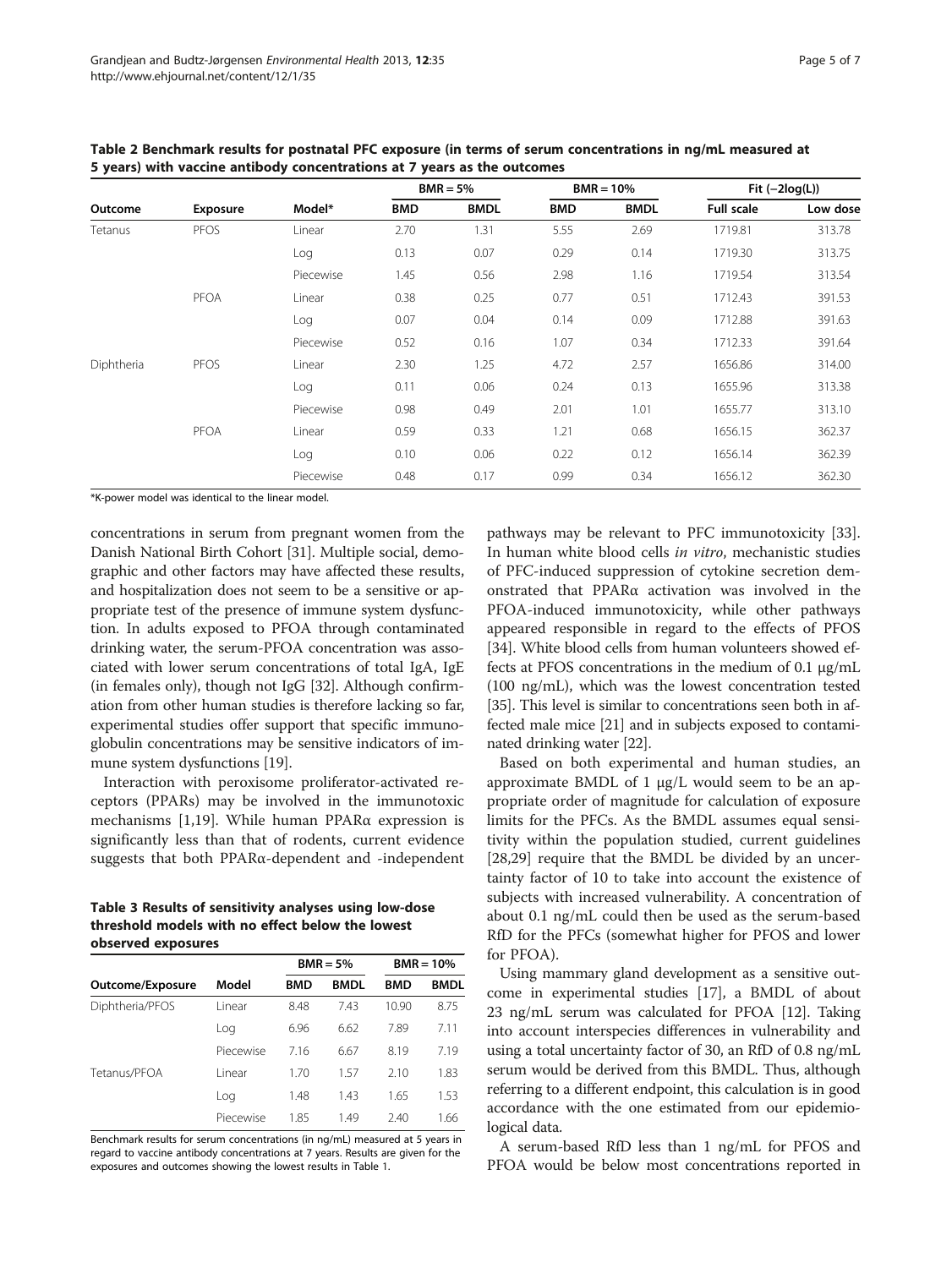recent studies [3,7,31]. Importantly, estimated RfD values below 1 ng/mL are at least 100-fold below those used for calculation of current water contamination limits. PFOA concentrations in drinking water are known to correlate with the serum concentrations of long-term residents in Ohio and West Virginia at an approximate ratio of about 1:100 [12,15,36]. Thus, from these data, a serum-based RfD of 0.1 ng/mL can be translated to a water concentration of 1 ng/L, or 0.001 μg/L (assuming that no other sources contributed to the PFOA exposure). The current EPA limit for this PFC is 300-fold higher. Thus, the recent evidence on PFC immunotoxicity in humans and toxicity in animal models suggests that current limits for drinking water contamination are too permissive and must be decreased substantially.

# Conclusions

BMDL results were about 1.3 ng/mL serum for PFOS and 0.3 ng/mL serum for PFOA at a benchmark response of 5%. Lower values were obtained with the logarithmic curve, and higher results with a larger benchmark response. The BMDL results are in accordance with recent data on toxicity in experimental models. When converted to approximate exposure limits for drinking water, current limits appear to be several hundred fold too high. Current drinking water limits therefore need to be reconsidered in the light of the observed immunotoxicity associated with PFC exposure.

### Abbreviations

 $BMD:$  Benchmark dose;  $BMDI:$  Benchmark dose level, i.e., the lower 95% confidence limit for the BMD; BMR: Benchmark response; EPA: Environmental Protection Agency; LOEL: Lowest observed effect level; log: Natural logarithm; PFC: Perfluorinated compound; PFOA: Perfluorooctanoic acid; PFOS: Perfluorooctane sulfonic acid; PPAR: Peroxisome proliferator-activated receptor; RfD: Reference Dose.

### Competing interests

PG is editor-in-chief of this journal, but was not involved in the editorial handling of this manuscript. The authors declare that they have no competing interests.

### Authors' contributions

PG performed the literature review and drafted the manuscript. EBJ carried out the benchmark analyses and commented on the interpretation. Both authors contributed to, read, and approved the final version.

### Acknowledgements

This study was supported by the National Institute of Environmental Health Sciences, NIH (ES012199); the U.S. Environmental Protection Agency (R830758); the Danish Council for Strategic Research (09–063094); and the Danish Environmental Protection Agency as part of the environmental support program DANCEA (Danish Cooperation for Environment in the Arctic).

#### Author details

<sup>1</sup>Department of Environmental Medicine, University of Southern Denmark, Odense, Denmark. <sup>2</sup>Department of Environmental Health, Harvard School of Public Health, Boston, MA 02215, USA. <sup>3</sup>Department of Biostatistics, University of Copenhagen, 2100, Copenhagen, Denmark.

### Received: 22 January 2013 Accepted: 2 April 2013 Published: 19 April 2013

#### References

- 1. Agency for Toxic Substances and Disease Registry: Draft toxicological profile for perfluoroalkyls. Atlanta, GA: Agency for Toxic Substances and Disease Registry; 2009.
- 2. Lindstrom AB, Strynar MJ, Libelo EL: Polyfluorinated compounds: past, present, and future. Environ Sci Technol 2011, 45:7954–7961.
- 3. Calafat AM, Kuklenyik Z, Reidy JA, Caudill SP, Tully JS, Needham LL: Serum concentrations of 11 polyfluoroalkyl compounds in the u.s. population: data from the national health and nutrition examination survey (NHANES). Environ Sci Technol 2007, 41:2237–2242.
- 4. Kato K, Calafat AM, Wong LY, Wanigatunga AA, Caudill SP, Needham LL: Polyfluoroalkyl compounds in pooled sera from children participating in the National Health and Nutrition Examination Survey 2001–2002. Environ Sci Technol 2009, 43:2641–2647.
- 5. Needham LL, Grandjean P, Heinzow B, Jorgensen PJ, Nielsen F, Patterson DG Jr, Sjodin A, Turner WE, Weihe P: Partition of environmental chemicals between maternal and fetal blood and tissues. Environ Sci Technol 2011, 45:1121–1126.
- 6. Liu J, Li J, Liu Y, Chan HM, Zhao Y, Cai Z, Wu Y: Comparison on gestation and lactation exposure of perfluorinated compounds for newborns. Environ Int 2011, 37:1206–1212.
- 7. Grandjean P, Andersen EW, Budtz-Jorgensen E, Nielsen F, Molbak K, Weihe P, Heilmann C: Serum vaccine antibody concentrations in children exposed to perfluorinated compounds. JAMA 2012, 307:391–397.
- 8. Weihe P, Kato K, Calafat AM, Nielsen F, Wanigatunga AA, Needham LL, Grandjean P: Serum concentrations of polyfluoroalkyl compounds in Faroese whale meat consumers. Environ Sci Technol 2008, 42:6291–6295.
- 9. Butenhoff JL, Gaylor DW, Moore JA, Olsen GW, Rodricks J, Mandel JH, Zobel LR: Characterization of risk for general population exposure to perfluorooctanoate. Regul Toxicol Pharmacol 2004, 39:363–380.
- 10. Seacat AM, Thomford PJ, Hansen KJ, Olsen GW, Case MT, Butenhoff JL: Subchronic toxicity studies on perfluorooctanesulfonate potassium salt in cynomolgus monkeys. Toxicol Sci 2002, 68:249–264.
- 11. Minnesota Department of Health: Groundwater health risk limits. St. Paul, MN: Minnesota Department of Health; 2007.
- 12. Post GB, Cohn PD, Cooper KR: Perfluorooctanoic acid (PFOA), an emerging drinking water contaminant: a critical review of recent literature. Environ Res 2012, 116:93–117.
- 13. U.S. Environmental Protection Agency: Provisional health advisories for perfluorooctanoic acid (PFOA) and perfluorooctane sulfonate (PFOS). Washington, DC: U.S. Environmental Protection Agency; 2009.
- 14. Minnesota Department of Health: Health Risk Limits for Perfluorochemicals. In Report to the Minnesota Legislature. St. Paul, MN: Minnesota Department of Health; 2008.
- 15. Post GB, Louis JB, Cooper KR, Boros-Russo BJ, Lippincott RL: Occurrence and potential significance of perfluorooctanoic acid (PFOA) detected in New Jersey public drinking water systems. Environ Sci Technol 2009, 43:4547–4554.
- 16. European Food Safety Authority: Opinion of the Scientific Panel on Contaminants in the Food chain on Perfluorooctane sulfonate (PFOS), perfluorooctanoic acid (PFOA) and their salts. The EFSA Journal 2008, 653:1–131.
- 17. White SS, Fenton SE, Hines EP: Endocrine disrupting properties of perfluorooctanoic acid. J Steroid Biochem Mol Biol 2011, 127:16–26.
- 18. Lau C, Anitole K, Hodes C, Lai D, Pfahles-Hutchens A, Seed J: Perfluoroalkyl acids: a review of monitoring and toxicological findings. Toxicol Sci 2007, 99:366–394.
- 19. DeWitt JC, Peden-Adams MM, Keller JM, Germolec DR: Immunotoxicity of perfluorinated compounds: recent developments. Toxicol Pathol 2012, 40:300–311.
- 20. Guruge KS, Hikono H, Shimada N, Murakami K, Hasegawa J, Yeung LW, Yamanaka N, Yamashita N: Effect of perfluorooctane sulfonate (PFOS) on influenza A virus-induced mortality in female B6C3F1 mice. J Toxicol Sci 2009, 34:687–691.
- 21. Peden-Adams MM, Keller JM, Eudaly JG, Berger J, Gilkeson GS, Keil DE: Suppression of humoral immunity in mice following exposure to perfluorooctane sulfonate. Toxicol Sci 2008, 104:144–154.
- 22. Minnesota Department of Health: Environmental Public Health Tracking & Biomonitoring. In Report to the Minnesota Legislature. St. Paul, MN: Minnesota Department of Health; 2011.